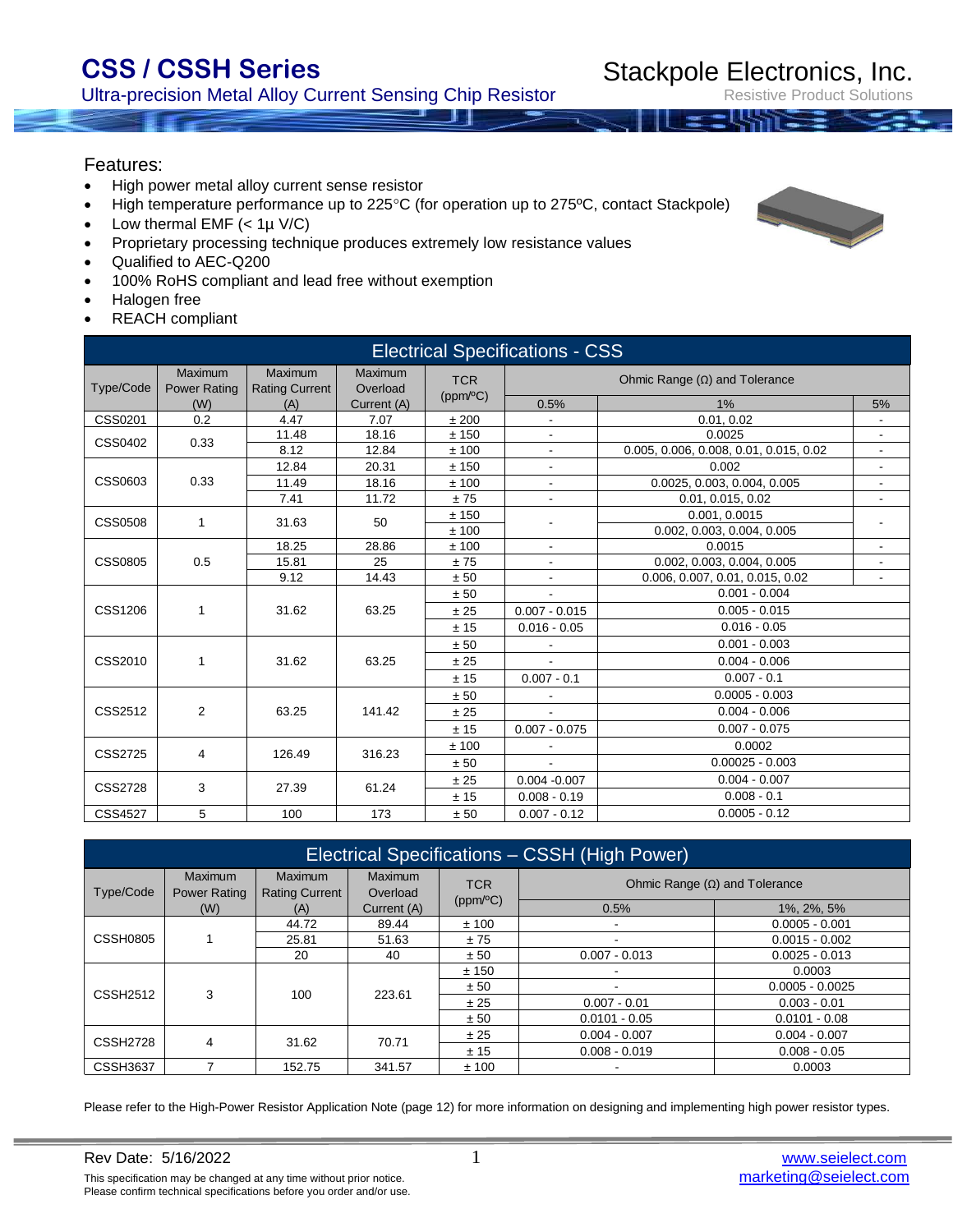Ultra-precision Metal Alloy Current Sensing Chip Resistor

Stackpole Electronics, Inc.

| Mechanical Specifications (0201 - 0805) |                             |                                |                                                                                                 |                   |                                      |                                               |              |  |
|-----------------------------------------|-----------------------------|--------------------------------|-------------------------------------------------------------------------------------------------|-------------------|--------------------------------------|-----------------------------------------------|--------------|--|
|                                         |                             |                                | $\begin{bmatrix} 1 \\ 1 \\ 1 \end{bmatrix}$ w $\begin{bmatrix} 1 \\ \frac{1}{12} \end{bmatrix}$ |                   |                                      |                                               |              |  |
| Type/Code                               | Maximum Power<br>Rating (W) | Resistance Range<br>$(\Omega)$ | L                                                                                               | W                 | H                                    | T <sub>2</sub><br><b>Bottom</b>               | Unit         |  |
| CSS0201                                 | 0.2                         | 0.01, 0.02                     | $0.024 \pm 0.006$                                                                               | $0.012 \pm 0.006$ | $0.010 \pm 0.004$                    | $0.006 \pm 0.004$                             | inches       |  |
|                                         |                             |                                | $0.60 \pm 0.15$                                                                                 | $0.30 \pm 0.15$   | $0.25 \pm 0.10$                      | $0.15 \pm 0.10$<br>$\overline{0.012}$ ± 0.004 | mm<br>inches |  |
|                                         |                             | 0.0025                         | $0.039 \pm 0.006$<br>$1.00 \pm 0.15$                                                            | $0.022 \pm 0.006$ | $0.012 \pm 0.004$                    | $0.30 \pm 0.10$                               | $\text{mm}$  |  |
| CSS0402                                 | 0.33                        | $0.005 - 0.02$                 |                                                                                                 | $0.55 \pm 0.15$   | $0.30 \pm 0.10$                      | $0.009 \pm 0.004$                             | inches       |  |
|                                         |                             |                                |                                                                                                 |                   |                                      | $0.23 \pm 0.10$                               | mm           |  |
|                                         |                             | 0.002                          |                                                                                                 |                   |                                      | $0.018 \pm 0.008$                             | inches       |  |
|                                         | 0.33                        |                                | $0.063 \pm 0.010$                                                                               |                   |                                      | $0.45 \pm 0.20$                               | mm           |  |
| CSS0603                                 |                             | 0.0025, 0.003                  |                                                                                                 | $0.031 \pm 0.010$ | $0.016 \pm 0.010$                    | $0.014 \pm 0.008$                             | inches       |  |
|                                         |                             |                                | $1.60 \pm 0.25$                                                                                 | $0.80 \pm 0.25$   | $0.40 \pm 0.25$                      | $0.35 \pm 0.20$<br>$0.012 \pm 0.008$          | mm<br>inches |  |
|                                         |                             | $0.004 - 0.02$                 |                                                                                                 |                   |                                      | $0.30 \pm 0.20$                               | mm           |  |
|                                         |                             |                                |                                                                                                 |                   |                                      | $0.015 \pm 0.010$                             | inches       |  |
| <b>CSS0508</b>                          |                             | 0.001                          |                                                                                                 |                   |                                      | $0.38 \pm 0.25$                               | mm           |  |
|                                         |                             | 0.0015                         | $0.049 \pm 0.010$                                                                               | $0.079 \pm 0.010$ | $0.017 \pm 0.006$                    | $\overline{0.015}$ ± 0.010                    | inches       |  |
|                                         | $\mathbf{1}$                |                                | $1.25 \pm 0.25$                                                                                 | $2.00 \pm 0.25$   | $0.42 \pm 0.15$                      | $0.37 \pm 0.25$                               | mm           |  |
|                                         |                             | 0.002                          |                                                                                                 |                   |                                      | $0.014 \pm 0.010$                             | inches       |  |
|                                         |                             |                                |                                                                                                 |                   |                                      | $0.36 \pm 0.25$                               | mm           |  |
|                                         |                             | $0.003 - 0.005$                |                                                                                                 |                   |                                      | $0.013 \pm 0.010$                             | inches       |  |
|                                         |                             |                                |                                                                                                 |                   |                                      | $0.32 \pm 0.25$<br>$0.028 \pm 0.008$          | mm<br>inches |  |
|                                         |                             | 0.0015                         |                                                                                                 |                   |                                      | $0.70 \pm 0.20$                               | mm           |  |
|                                         |                             |                                | $0.079 \pm 0.010$                                                                               | $0.049 \pm 0.010$ | $0.016 \pm 0.010$                    | $0.024 \pm 0.008$                             | inches       |  |
| <b>CSS0805</b>                          | 0.5                         | 0.002                          | $2.00 \pm 0.25$                                                                                 | $1.25 \pm 0.25$   | $0.40 \pm 0.25$                      | $0.60 \pm 0.20$                               | mm           |  |
|                                         |                             | $0.003 - 0.02$                 |                                                                                                 |                   |                                      | $0.016 \pm 0.008$                             | inches       |  |
|                                         |                             |                                |                                                                                                 |                   |                                      | $0.40 \pm 0.20$                               | mm           |  |
|                                         |                             | 0.0005                         |                                                                                                 |                   | $0.024 \pm 0.008$<br>$0.60 \pm 0.20$ | $0.030 \pm 0.008$<br>$0.75 \pm 0.20$          | inches<br>mm |  |
|                                         |                             |                                |                                                                                                 |                   | $0.022 \pm 0.008$                    |                                               | inches       |  |
|                                         |                             | 0.001                          |                                                                                                 |                   | $0.55 \pm 0.20$                      |                                               | mm           |  |
|                                         |                             | 0.0015                         |                                                                                                 |                   | $0.018 \pm 0.008$                    |                                               | inches       |  |
|                                         |                             |                                |                                                                                                 |                   | $0.45 \pm 0.20$                      |                                               | mm           |  |
| <b>CSSH0805</b>                         | $\mathbf{1}$                | 0.002                          |                                                                                                 |                   | $0.014 \pm 0.008$                    |                                               | inches       |  |
|                                         |                             |                                | $0.081 \pm 0.010$                                                                               | $0.051 \pm 0.012$ | $0.35 \pm 0.20$                      | $0.016 \pm 0.008$                             | mm           |  |
|                                         |                             | 0.0025                         | $2.05 \pm 0.25$                                                                                 | $1.30 \pm 0.30$   | $0.018 \pm 0.008$<br>$0.45 \pm 0.20$ | $0.40 \pm 0.20$                               | inches<br>mm |  |
|                                         |                             |                                |                                                                                                 |                   | $0.014 \pm 0.008$                    |                                               | inches       |  |
|                                         |                             | $0.003 - 0.008$                |                                                                                                 |                   | $0.35 \pm 0.20$                      |                                               | mm           |  |
|                                         |                             |                                |                                                                                                 |                   | $0.014 \pm 0.008$                    |                                               | inches       |  |
|                                         |                             | $0.009 - 0.013$                |                                                                                                 |                   | $0.35 \pm 0.20$                      |                                               | mm           |  |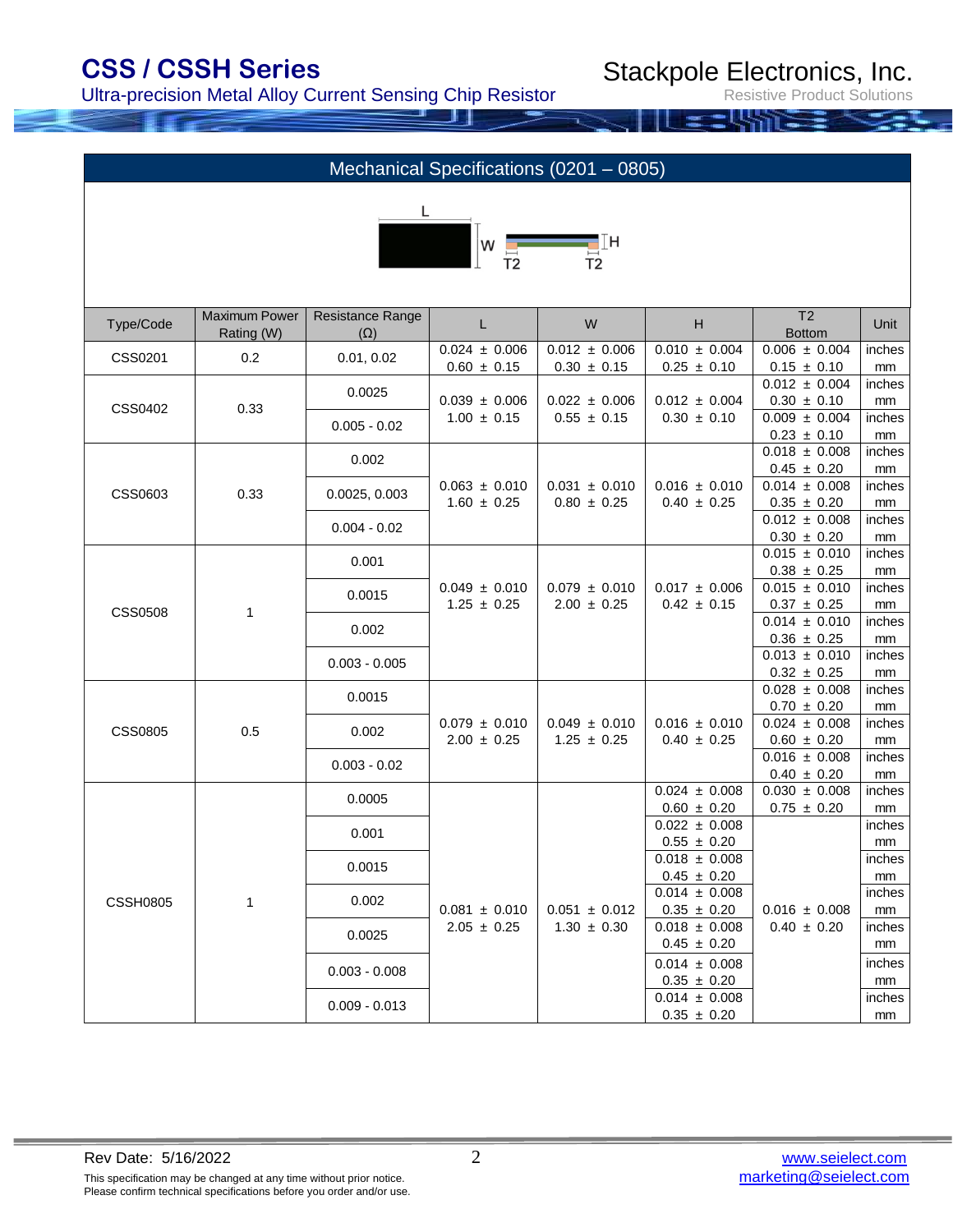Ultra-precision Metal Alloy Current Sensing Chip Resistor

Stackpole Electronics, Inc.

| Mechanical Specifications (1206 - 3637) |                                       |                                   |                                     |                                                          |                                                                     |                                                                                                                           |                                                                                            |                    |  |
|-----------------------------------------|---------------------------------------|-----------------------------------|-------------------------------------|----------------------------------------------------------|---------------------------------------------------------------------|---------------------------------------------------------------------------------------------------------------------------|--------------------------------------------------------------------------------------------|--------------------|--|
| L<br>w<br>Τ1<br>$\frac{1}{12}$          |                                       |                                   |                                     |                                                          |                                                                     |                                                                                                                           |                                                                                            |                    |  |
| Type/Code                               | <b>Maximum Power</b><br>Rating<br>(W) | Resistance<br>Range<br>$(\Omega)$ | L                                   | W                                                        | H                                                                   | T <sub>1</sub><br>Top<br>Termination                                                                                      | T <sub>2</sub><br><b>Bottom</b><br>Termination                                             | Unit               |  |
|                                         |                                       | 0.001                             |                                     |                                                          | $0.025 \pm 0.010$<br>$0.65 \pm 0.25$                                |                                                                                                                           | $0.020 \pm 0.010$ 0.020 $\pm 0.010$                                                        | inches             |  |
| <b>CSS1206</b>                          | 1                                     | $0.002 - 0.004$                   |                                     |                                                          | $0.126 \pm 0.010 \, \vert 0.063 \pm 0.010 \, \vert 0.022 \pm 0.010$ | $0.51 \pm 0.25$                                                                                                           | $0.51 \pm 0.25$                                                                            | mm<br>inches<br>mm |  |
|                                         |                                       | 0.005                             | $3.20 \pm 0.25$                     | $1.60 \pm 0.25$                                          | $0.55 \pm 0.25$                                                     | $0.60 \pm 0.25$                                                                                                           | $0.024 \pm 0.010$ 0.024 $\pm$ 0.010 inches<br>$0.60 \pm 0.25$                              | mm                 |  |
|                                         |                                       | $0.006 - 0.05$                    |                                     |                                                          |                                                                     | $0.51 \pm 0.25$                                                                                                           | $0.020 \pm 0.010$ 0.020 $\pm 0.010$<br>$0.51 \pm 0.25$                                     | inches<br>mm       |  |
|                                         | 1                                     | $0.001 - 0.003$                   | $0.200 \pm 0.010$ 0.100 $\pm$ 0.010 |                                                          | $0.031 \pm 0.010$<br>$0.79 \pm 0.25$                                |                                                                                                                           | $0.051 \pm 0.010$ 0.051 $\pm$ 0.010 inches<br>$1.30 \pm 0.25$                              |                    |  |
| CSS2010                                 |                                       | $0.0031 - 0.1$                    | $5.08 \pm 0.25$                     | $2.54 \pm 0.25$                                          | $0.65 \pm 0.25$                                                     | $1.30 \pm 0.25$<br>$0.025 \pm 0.010 \, 0.031 \pm 0.010$<br>$0.79 \pm 0.25$                                                | $0.031 \pm 0.010$ inches<br>$0.79 \pm 0.25$                                                | mm<br>mm           |  |
|                                         |                                       | $0.0005 - 0.004$                  |                                     | $0.031 \pm 0.010$<br>$0.246 \pm 0.010$ 0.126 $\pm$ 0.010 |                                                                     | $0.074 \pm 0.010$                                                                                                         | $0.074 \pm 0.010$ inches<br>$1.88 \pm 0.25$                                                |                    |  |
| CSS2512                                 | $\mathbf{2}$                          | $0.0041 - 0.075$                  | $6.25 \pm 0.25$                     | $3.20 \pm 0.25$                                          | $0.79 \pm 0.25$<br>$0.65 \pm 0.25$                                  | $1.88 \pm 0.25$<br>$1.12 \pm 0.25$                                                                                        | $0.025 \pm 0.010 \,   0.044 \pm 0.010 \,   0.044 \pm 0.010 \,  $ inches<br>$1.12 \pm 0.25$ | mm<br>mm           |  |
|                                         |                                       | 0.0003                            |                                     |                                                          |                                                                     | $0.039 \pm 0.010 \,   0.080 \pm 0.010 \,  $                                                                               | $0.080 \pm 0.010$ inches                                                                   |                    |  |
|                                         |                                       | 0.0005                            |                                     |                                                          | $1.00 \pm 0.25$                                                     | $2.02 \pm 0.25$<br>$2.02 \pm 0.25$                                                                                        | $2.02 \pm 0.25$<br>$0.080 \pm 0.010$ 0.080 $\pm$ 0.010 inches<br>$2.02 \pm 0.25$           | mm<br>mm           |  |
|                                         |                                       | $0.0006 - 0.0007$                 |                                     |                                                          |                                                                     |                                                                                                                           | $0.074 \pm 0.010 \, \vert 0.074 \pm 0.010 \, \vert$                                        | inches             |  |
|                                         |                                       | 0.00075                           |                                     |                                                          |                                                                     | $1.88 \pm 0.25$                                                                                                           | $1.88 \pm 0.25$<br>$0.054 \pm 0.010$ 0.054 $\pm$ 0.010 inches                              | mm                 |  |
| <b>CSSH2512</b>                         | 3                                     | $0.0008 - 0.0029$                 | $6.25 \pm 0.25$                     | $3.20 \pm 0.25$                                          | $0.79 \pm 0.25$                                                     | $1.37 \pm 0.25$<br>$0.246 \pm 0.010 \cdot 0.126 \pm 0.010 \cdot 0.031 \pm 0.010 \cdot 0.044 \pm 0.010$<br>$1.12 \pm 0.25$ | $1.37 \pm 0.25$<br>$0.044 \pm 0.010$<br>$1.12 \pm 0.25$                                    | mm<br>inches<br>mm |  |
|                                         |                                       | $0.003 - 0.0035$                  |                                     |                                                          |                                                                     | $0.074 \pm 0.010$<br>$1.88 \pm 0.25$                                                                                      | $0.074 \pm 0.010$ inches<br>$1.88 \pm 0.25$                                                | mm                 |  |
|                                         |                                       | $0.0036 - 0.004$                  |                                     |                                                          |                                                                     | $1.68 \pm 0.25$                                                                                                           | $0.066 \pm 0.010$ 0.066 $\pm$ 0.010 inches<br>$1.68 \pm 0.25$                              | mm                 |  |
|                                         |                                       | $0.0041 - 0.01$                   |                                     |                                                          | $0.65 \pm 0.25$                                                     | $1.12 \pm 0.25$                                                                                                           | $0.026 \pm 0.010 \,   0.044 \pm 0.010 \,   0.044 \pm 0.010 \,  $ inches<br>$1.12 \pm 0.25$ | mm                 |  |
|                                         |                                       | $0.0101 - 0.08$                   |                                     |                                                          | $1.00 \pm 0.25$                                                     | $0.039 \pm 0.010$ 0.044 $\pm 0.010$<br>$1.12 \pm 0.25$                                                                    | $0.004 - 0.039$ inches<br>$0.10 - 1.00$                                                    | mm                 |  |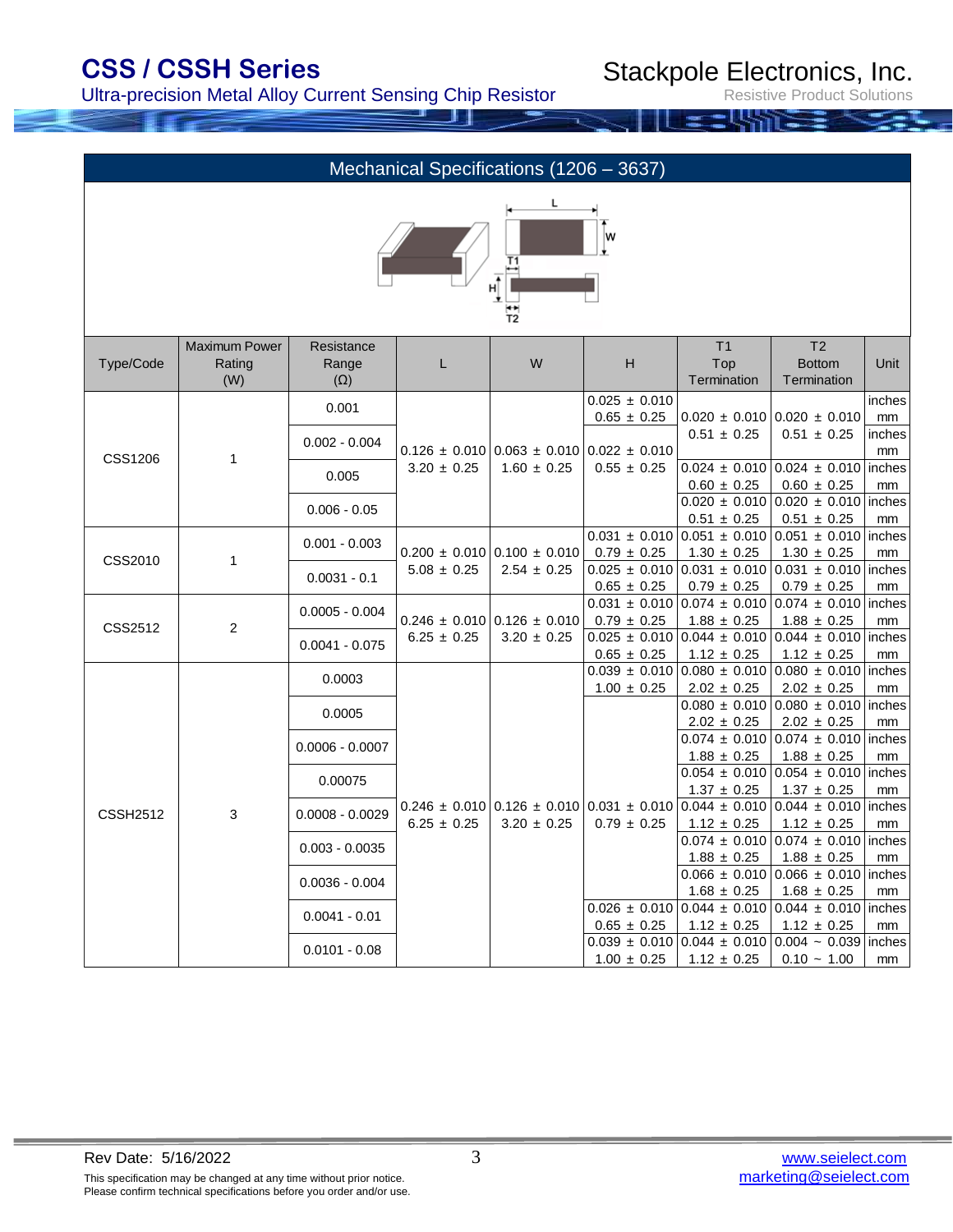### Ultra-precision Metal Alloy Current Sensing Chip Resistor

Stackpole Electronics, Inc.

|                 | Mechanical Specifications (1206 – 3637) (cont.) |                                   |                 |                                                                                                                     |                                                        |                                             |                                                                                                                     |                |  |  |  |
|-----------------|-------------------------------------------------|-----------------------------------|-----------------|---------------------------------------------------------------------------------------------------------------------|--------------------------------------------------------|---------------------------------------------|---------------------------------------------------------------------------------------------------------------------|----------------|--|--|--|
| Type/Code       | <b>Maximum Power</b><br>Rating<br>(W)           | Resistance<br>Range<br>$(\Omega)$ |                 | W                                                                                                                   | H                                                      | T <sub>1</sub><br><b>Top</b><br>Termination | T <sub>2</sub><br><b>Bottom</b><br>Termination                                                                      | Unit           |  |  |  |
| CSS2725<br>4    |                                                 | 0.0002, 0.00025,<br>0.0005        |                 |                                                                                                                     | $0.99 \pm 0.25$                                        | $2.16 \pm 0.25$                             | $0.039 \pm 0.010$   0.085 $\pm$ 0.010   0.085 $\pm$ 0.010   inches<br>$2.16 \pm 0.25$                               | m <sub>m</sub> |  |  |  |
|                 |                                                 | 0.00075                           | $6.81 \pm 0.25$ |                                                                                                                     | $0.99 \pm 0.25$                                        | $1.50 \pm 0.25$                             | $0.039 \pm 0.010$ 0.059 $\pm$ 0.010 0.059 $\pm$ 0.010 linches<br>$1.50 \pm 0.25$                                    | mm             |  |  |  |
|                 |                                                 | 0.001                             |                 | $0.268 \pm 0.010$ 0.254 $\pm$ 0.010 0.039 $\pm$ 0.010 0.085 $\pm$ 0.010 0.085 $\pm$ 0.010 inches<br>$6.45 \pm 0.25$ | $1.09 \pm 0.25$                                        | $2.16 \pm 0.25$                             | $0.043 \pm 0.010$ 0.085 $\pm$ 0.010 0.085 $\pm$ 0.010 inches<br>$2.16 \pm 0.25$                                     | mm             |  |  |  |
|                 |                                                 | 0.0015                            |                 |                                                                                                                     | $0.99 \pm 0.25$                                        | $2.16 \pm 0.25$                             | $2.16 \pm 0.25$                                                                                                     | m <sub>m</sub> |  |  |  |
|                 |                                                 | 0.002                             |                 |                                                                                                                     |                                                        | $1.80 \pm 0.25$                             | $0.071 \pm 0.010$ 0.071 $\pm$ 0.010 linches<br>$1.80 \pm 0.25$                                                      | mm             |  |  |  |
|                 |                                                 | 0.0025                            |                 |                                                                                                                     | $0.89 \pm 0.25$                                        | $1.65 \pm 0.25$                             | $0.035 \pm 0.010$ 0.065 $\pm$ 0.010 0.065 $\pm$ 0.010 inches<br>$1.65 \pm 0.25$                                     | m <sub>m</sub> |  |  |  |
|                 |                                                 | 0.003                             |                 |                                                                                                                     |                                                        | $1.30 \pm 0.25$                             | $0.051 \pm 0.010$ 0.051 $\pm$ 0.010 linches<br>$1.30 \pm 0.25$                                                      | m <sub>m</sub> |  |  |  |
| <b>CSS2728</b>  | 3                                               | $0.004 - 0.1$                     | $6.71 \pm 0.25$ | $7.19 \pm 0.25$                                                                                                     | $0.99 \pm 0.25$                                        | $1.14 \pm 0.25$                             | $0.264 \pm 0.010$ 0.283 $\pm 0.010$ 0.039 $\pm 0.010$ 0.045 $\pm 0.010$ 0.045 $\pm 0.010$ inches<br>$1.14 \pm 0.25$ | m <sub>m</sub> |  |  |  |
| <b>CSSH2728</b> | 4                                               | $0.004 - 0.1$                     | $6.71 \pm 0.25$ | $7.19 \pm 0.25$                                                                                                     | $0.99 \pm 0.25$                                        | $1.14 \pm 0.25$                             | $0.264 \pm 0.010$ 0.283 $\pm 0.010$ 0.039 $\pm 0.010$ 0.045 $\pm 0.010$ 0.045 $\pm 0.010$ inches<br>$1.14 \pm 0.25$ | mm             |  |  |  |
| <b>CSSH3637</b> | 7                                               | 0.0003                            | $9.14 \pm 0.25$ | $0.360 \pm 0.01010.378 \pm 0.0101$<br>$9.60 \pm 0.25$                                                               | $0.029 \pm 0.010$ $0.091 \pm 0.010$<br>$0.73 \pm 0.25$ | $2.30 \pm 0.25$                             | $0.091 \pm 0.010$   inches<br>$2.30 \pm 0.25$                                                                       | mm             |  |  |  |

|                                           | <b>Mechanical Specifications (4527)</b> |                                   |                  |                 |                 |                                                                                                                     |                                                |               |  |
|-------------------------------------------|-----------------------------------------|-----------------------------------|------------------|-----------------|-----------------|---------------------------------------------------------------------------------------------------------------------|------------------------------------------------|---------------|--|
| lw<br>Τ1<br>н $\bar{t}$<br>$\frac{1}{12}$ |                                         |                                   |                  |                 |                 |                                                                                                                     |                                                |               |  |
| Type/Code                                 | <b>Maximum Power</b><br>Rating<br>(W)   | Resistance<br>Range<br>$(\Omega)$ |                  | W               | H               | T <sub>1</sub><br>Top<br>Termination                                                                                | T <sub>2</sub><br><b>Bottom</b><br>Termination | Unit          |  |
|                                           |                                         | 0.0005                            |                  |                 |                 |                                                                                                                     | $0.137 \pm 0.010$ inches<br>$3.47 \pm 0.25$    | mm            |  |
|                                           |                                         | $0.0006 - 0.003$                  | $11.43 \pm 0.25$ | $6.85 \pm 0.25$ | $1.50 \pm 0.25$ | $0.450 \pm 0.010$ 0.270 $\pm 0.010$ 0.059 $\pm 0.010$ 0.038 $\pm 0.010$ 0.127 $\pm 0.010$ inches<br>$0.97 \pm 0.25$ | $3.22 \pm 0.25$                                | <sub>mm</sub> |  |
| <b>CSS4527</b>                            | 5                                       | $0.004 - 0.005$                   |                  |                 |                 |                                                                                                                     | $0.127 \pm 0.010$ inches<br>$3.22 \pm 0.25$    | <sub>mm</sub> |  |
|                                           |                                         | $0.0051 - 0.1$                    |                  |                 |                 |                                                                                                                     | $0.072 \pm 0.010$ inches<br>$1.82 \pm 0.25$    | mm            |  |

| <b>Performance Characteristics</b>                |                    |                                                                   |                                                                                                                                                          |  |  |  |  |
|---------------------------------------------------|--------------------|-------------------------------------------------------------------|----------------------------------------------------------------------------------------------------------------------------------------------------------|--|--|--|--|
| Test                                              | <b>Test Method</b> | <b>Test Specification</b>                                         | <b>Test Condition</b>                                                                                                                                    |  |  |  |  |
| Temperature<br>Coefficient of<br>Resistance (TCR) | JIS-C-5201-1 4.8   | Per specification<br>(refer to Electrical<br>Specification table) | TCR (ppm <sup>o</sup> C) = $\frac{(R2 - R1)}{R1 (T2 - T1)}$ X 10 <sup>6</sup><br>R1: resistance of room temperature (T1)<br>R2: resistance of 125°C (T2) |  |  |  |  |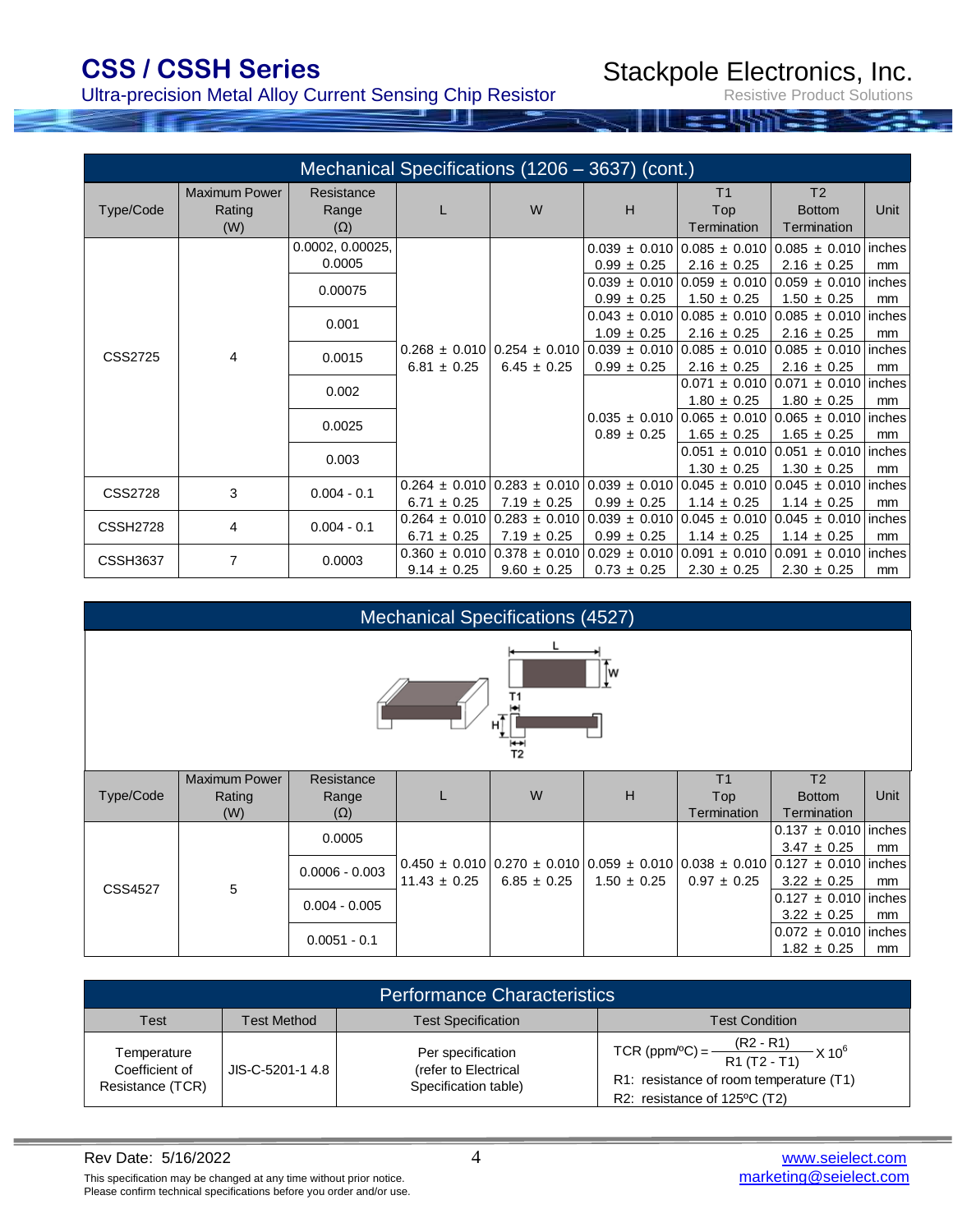### Ultra-precision Metal Alloy Current Sensing Chip Resistor

Stackpole Electronics, Inc.

Resistive Product Solutions

| Performance Characteristics (cont.) |                                       |                 |                           |                                       |                     |                                           |                   |                                                 |  |
|-------------------------------------|---------------------------------------|-----------------|---------------------------|---------------------------------------|---------------------|-------------------------------------------|-------------------|-------------------------------------------------|--|
| Test                                | <b>Test Method</b>                    |                 | <b>Test Specification</b> |                                       |                     | <b>Test Condition</b>                     |                   |                                                 |  |
|                                     |                                       |                 |                           |                                       |                     | The number of rated power are as follows: |                   |                                                 |  |
|                                     |                                       | <b>Size</b>     | Power (W)                 | Max. R Change                         |                     | <b>Size</b>                               | Power (W)         | <b>Rated Power</b>                              |  |
|                                     |                                       | CSS0201         | 0.2                       | $\leq \pm 0.5$                        |                     | CSS0201                                   | 0.2               | 2.5 times                                       |  |
|                                     |                                       | CSS0402         | 0.33                      | $± 1\% + 0.5mΩ$                       |                     | CSS0402                                   | 0.33              | 2.5 times                                       |  |
|                                     |                                       | CSS0603         | 0.33                      | $± 1\% + 0.5mΩ$                       |                     | CSS0603                                   | 0.33              | 2.5 times                                       |  |
|                                     |                                       | <b>CSS0508</b>  | 1                         | $± 1\% + 0.5mΩ$                       |                     | CSS0508                                   | 1                 | 2.5 times                                       |  |
|                                     |                                       | CSS0805         | 0.5                       | $± 1\% + 0.5mΩ$                       |                     | CSS0805                                   | 0.5               | 2.5 times                                       |  |
|                                     |                                       | <b>CSSH0805</b> | 1                         | $\leq \pm 1\%$                        |                     | <b>CSSH0805</b>                           |                   | 4 times                                         |  |
|                                     | Short Time Overload UIS C 5201-1 4.13 | <b>CSS1206</b>  | 1                         | $\leq \pm 0.5$                        |                     | CSS1206                                   | 1                 | 5 times                                         |  |
|                                     |                                       | CSS2010         | 1                         | $\leq \pm 0.5$                        |                     | CSS2010                                   | 1                 | 5 times                                         |  |
|                                     |                                       | CSS2512         | $\overline{2}$            | $\leq \pm 0.5$                        |                     | CSS2512                                   | 2                 | 5 times                                         |  |
|                                     |                                       | CSSH2512        | 3                         | $\leq \pm 0.5$                        |                     | <b>CSSH2512</b>                           | 3                 | 5 times                                         |  |
|                                     |                                       | <b>CSS2725</b>  | 4                         | $\leq \pm 0.5$                        |                     | <b>CSS2725</b>                            | 4                 | 5 times                                         |  |
|                                     |                                       | <b>CSS2728</b>  | 3                         | $\leq \pm 0.5$                        |                     | CSS2728                                   | 3                 | 5 times                                         |  |
|                                     |                                       | CSSH2728        | 4                         | $\leq \pm 0.5$                        |                     | <b>CSSH2728</b>                           | 4                 | 5 times                                         |  |
|                                     |                                       | <b>CSS4527</b>  | 5                         | $\leq \pm 2\%$                        |                     | CSS4527                                   | 5                 | 5 times                                         |  |
|                                     |                                       | <b>CSSH3637</b> | 7                         | $\leq$ 0.5% + 0.5m $\Omega$           |                     | <b>CSSH3637</b>                           | 7                 | 5 times                                         |  |
|                                     |                                       |                 |                           |                                       |                     |                                           |                   | Rating power duration: 5 seconds.               |  |
|                                     |                                       |                 |                           |                                       |                     |                                           |                   | Put the resistor in the fixture, add 100 VDC in |  |
|                                     |                                       |                 |                           |                                       |                     |                                           |                   | terminal for 60 seconds then measure the        |  |
| <b>Insulation Resistance</b>        | JIS-C-5201-1 4.6                      |                 | $\geq 10^9 \Omega$        |                                       |                     |                                           |                   | insulation resistance between electrodes and    |  |
|                                     |                                       |                 |                           |                                       |                     |                                           |                   | insulating enclosure or between electrodes      |  |
|                                     |                                       |                 |                           |                                       |                     |                                           | and base material |                                                 |  |
| <b>Dielectric</b>                   | JIS-C-5201-1 4.7                      |                 |                           |                                       |                     |                                           |                   | Applied 500 VAC for 1 minute and limit surge    |  |
| Withstanding Voltage                |                                       |                 |                           | No short or burned in the appearance. | current 50 mA (max) |                                           |                   |                                                 |  |

Operating Temperature Range for size CSS0201 is -55°C to +125°C.

Operating Temperature Range for sizes CSS0402, CSS0603 and CSS0805 is -55°C to +155°C.

Operating Temperature Range for size CSSH0805, CSSH3637 is -55°C to +170°C.

Operating Temperature Range for sizes CSS1206 - CSS4527, CSSH 2512 and CSSH 2728 is -55°C to +225°C.

Power Derating Curve:



Rev Date: 5/16/2022<br>
This specification may be changed at any time without prior notice.<br>
This specification may be changed at any time without prior notice.<br> **Example 1990**<br> **Example 1991**<br> **Example 1991**<br> **Example 1991**<br> This specification may be changed at any time without prior notice. Please confirm technical specifications before you order and/or use.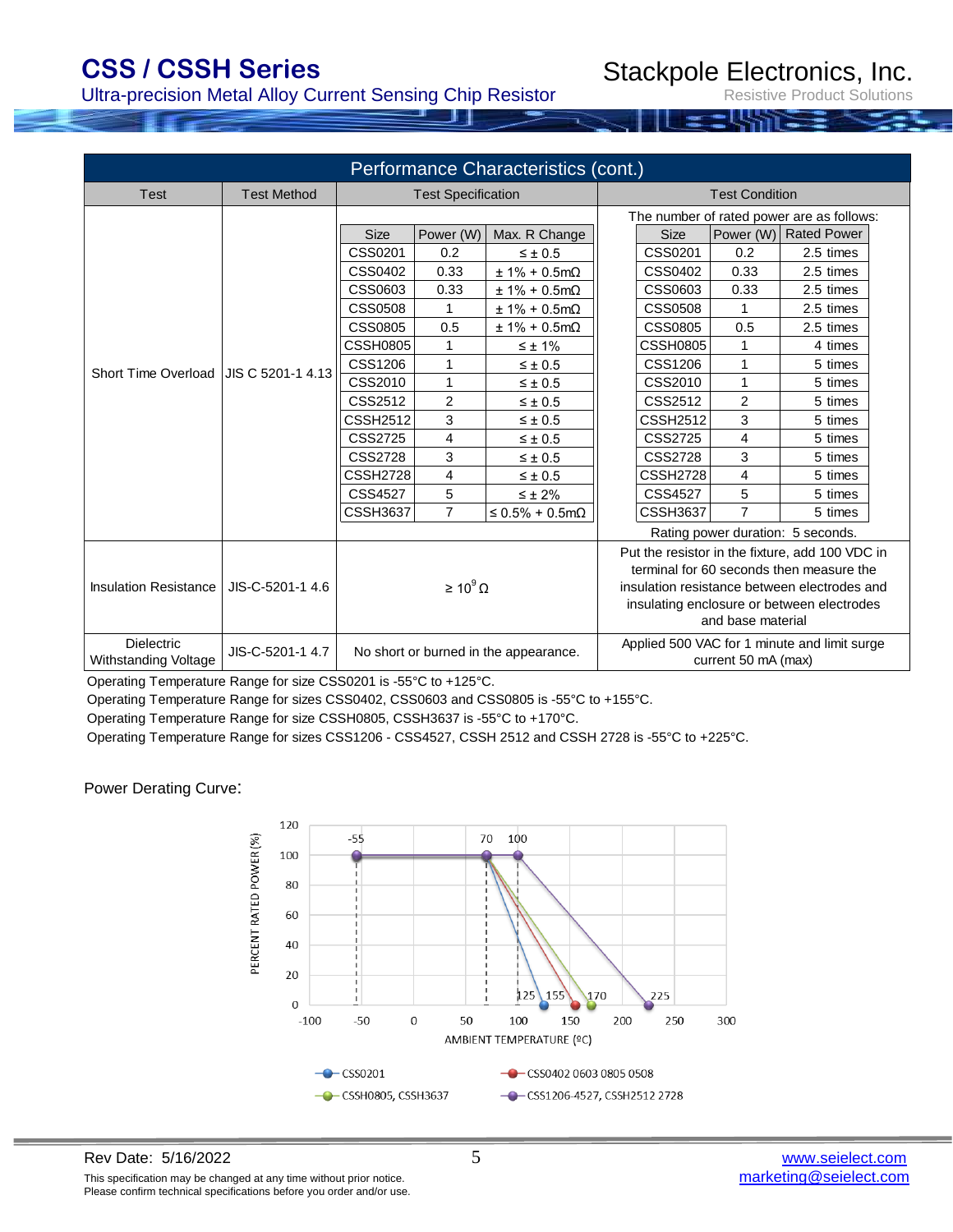### Ultra-precision Metal Alloy Current Sensing Chip Resistor

Stackpole Electronics, Inc.

|                                     |                    | <b>Mechanical Performance</b>                                                                                                                        |                                                                                                                                                                                                                                                                                                                 |
|-------------------------------------|--------------------|------------------------------------------------------------------------------------------------------------------------------------------------------|-----------------------------------------------------------------------------------------------------------------------------------------------------------------------------------------------------------------------------------------------------------------------------------------------------------------|
| Test Item                           | <b>Test Method</b> | <b>Test Specifications</b>                                                                                                                           | <b>Test Condition</b>                                                                                                                                                                                                                                                                                           |
| <b>Resistance to Solder</b><br>Heat | JIS C 5201-1 4.18  | $0201 - 0805 = \pm 1\% + 0.5$ m $\Omega$<br>CSSH0805 and ≥ 1206 = ± 0.5% + 0.5m $\Omega$<br>$CSSH3637 = \pm 0.5\% + 0.5m\Omega$<br>Jumper $=$ < Rmax | $260 \pm 5^{\circ}$ C for 10 $\pm$ 1 seconds                                                                                                                                                                                                                                                                    |
| Solderability                       | JIS C 5201-1 4.17  | > 95 % coverage                                                                                                                                      | $245 \pm 5^{\circ}$ C for $3 \pm 0.5$ seconds                                                                                                                                                                                                                                                                   |
| Substrate Bending                   | JIS C 5201-1 4.33  | $± 1\% + 0.5mΩ$<br>$CSSH3637 = \pm 0.5\% + 0.5m\Omega$                                                                                               | Span between fulcrums: 90 mm Bend width: 2 mm<br>Pressurize<br>(Amount of band)<br><b>OHM Meter</b>                                                                                                                                                                                                             |
|                                     |                    | $\leq \pm 0.5\%$                                                                                                                                     | The tested resistor is immersed into isopropyl alcohol of 20                                                                                                                                                                                                                                                    |
| Resistance to Solvent               | JIS C 5201-1 4.29  | No evidence of mechanical damage                                                                                                                     | $\sim$ 25°C for 60 seconds, then the resistor is left in the room<br>for 48 hours.                                                                                                                                                                                                                              |
|                                     |                    | $\leq \pm 0.5\%$                                                                                                                                     | The resistor shall be mounted by its terminal leads                                                                                                                                                                                                                                                             |
| Vibration                           | JIS C 5201-1 4.22  | No evidence of mechanical damage                                                                                                                     | to the supporting terminals on the solid table.<br>The entire frequency range from 10 Hz to 55 Hz<br>and return to 10 Hz, shall be transferred in 1 minute.<br>Amplitude: 1.5 mm - This motion shall be applied for<br>a period of 4 hours in each 3 mutually perpendicular<br>directions (a total of 12 hours) |
| <b>Mechanical Shock</b>             | JIS C 5202 6.7     | $± 1% + 0.5mΩ$                                                                                                                                       | $a = 50$ G, $t = 11$ ms, 5 times shock                                                                                                                                                                                                                                                                          |

| <b>Environmental Performance</b>              |                     |                                                                                                                                                                               |                                                                                                                     |  |  |  |  |  |
|-----------------------------------------------|---------------------|-------------------------------------------------------------------------------------------------------------------------------------------------------------------------------|---------------------------------------------------------------------------------------------------------------------|--|--|--|--|--|
| Test Item                                     | <b>Test Method</b>  | <b>Test Specifications</b>                                                                                                                                                    | <b>Test Condition</b>                                                                                               |  |  |  |  |  |
| Low Temperature<br>Exposure (Storage)         | JIS C 5201-1 4.23.4 | $0201 - 0805 = \pm 1\% + 0.5$ m $\Omega$<br>$\geq$ 1206 = ± 0.5%                                                                                                              | 1000 hours at -55 $\textdegree$ C $\pm$ 2 $\textdegree$ C                                                           |  |  |  |  |  |
|                                               |                     | $0201 - 0805 = \pm 1\% + 0.5$ m $\Omega$                                                                                                                                      | 1000 hours at + $155^{\circ}$ C ± 2°C                                                                               |  |  |  |  |  |
| <b>High Temperature</b><br>Exposure (Storage) | JIS C 5201-1 4.23.2 | $CSSH0805 = \pm 1\%$<br>$CSSH3637 = \pm 1\% + 0.5m\Omega$<br>$\geq$ 1206 = $\pm$ 1%                                                                                           | 1000 hours at +170 $^{\circ}$ C ± 5 $^{\circ}$ C                                                                    |  |  |  |  |  |
|                                               |                     | 0201 Jumper: < Rmax                                                                                                                                                           | 1000 hours at + $125^{\circ}$ C ± 2 $^{\circ}$ C                                                                    |  |  |  |  |  |
|                                               | JIS C 5201-1 4.19   | $0201 - 0805 = \pm 1\% + 0.5$ m $\Omega$                                                                                                                                      | $0201 = -55^{\circ}$ C to +125 $^{\circ}$ C, 100 cycles<br>$0402 - 0805 = -55^{\circ}C + 155^{\circ}C$ , 100 cycles |  |  |  |  |  |
| <b>Temperature Cycling</b>                    |                     | $CSSH0805 = \pm 0.5\%$                                                                                                                                                        | -55 $\degree$ C to +150 $\degree$ C, 100 cycles                                                                     |  |  |  |  |  |
|                                               |                     | $CSSH3637 = \pm 0.5\% + 0.5m\Omega$                                                                                                                                           |                                                                                                                     |  |  |  |  |  |
|                                               |                     | $\geq$ 1206 = ± 0.5%                                                                                                                                                          | Lowest temperature: $-55 + 0/-10^{\circ}$ C<br>Highest temperature: $150 + 10/-0$ °C                                |  |  |  |  |  |
|                                               |                     | $0201 - 0805 = \pm 2\% + 0.5$ m $\Omega$                                                                                                                                      | $T = 40 \pm 2^{\circ}$ C, RH = 90~95%, Load with Rated Current                                                      |  |  |  |  |  |
|                                               |                     | 0201 Jumper = $<$ R max                                                                                                                                                       | 1.5 hours "ON", 0.5 hours "OFF", 1000 hours                                                                         |  |  |  |  |  |
| <b>Biased Humidity</b>                        | JIS C 5201-1 4.24   | $CSSH0805 = \pm 0.5\%$<br>$CSSH3637 = \pm 0.5\% + 0.5m\Omega$<br>$\geq$ 1206 = ± 0.5%                                                                                         | 1000 hours at +85°C / 85% R.H., 10% of operating power<br>1.5 hours "ON" and 0.5 hours "OFF                         |  |  |  |  |  |
| Load Life                                     | JIS C 5201-1 4.25   | $0201 - 0805 = \pm 2\% + 0.5$ m $\Omega$<br>0201 Jumper = $R$ max<br>$CSSH0805 = \pm 1\%$<br>$CSSH3637 = \pm 1\% + 0.5m\Omega$<br>$1206 - 2728 = \pm 1\%$<br>$4527 = \pm 2\%$ | $T = 70 \pm 2^{\circ}$ C, load with Rated Current<br>1.5 hours "ON", 0.5 hours "OFF", 1000 hours                    |  |  |  |  |  |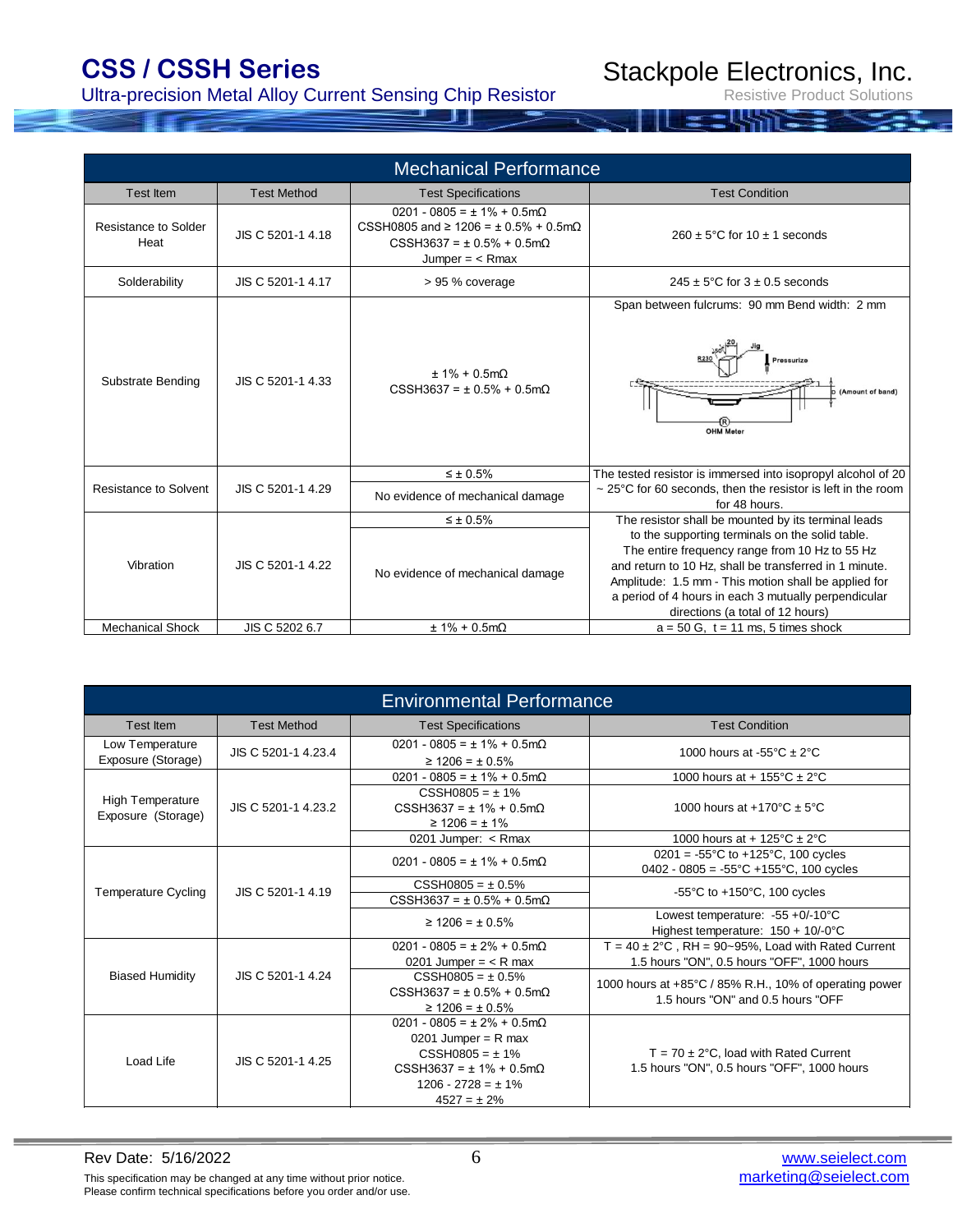### Ultra-precision Metal Alloy Current Sensing Chip Resistor

Stackpole Electronics, Inc.

Resistive Product Solutions

| $-55 + 0 / -10$ °C                                                                                                       |  |  |  |
|--------------------------------------------------------------------------------------------------------------------------|--|--|--|
| $85 + 10 / -0$ °C                                                                                                        |  |  |  |
|                                                                                                                          |  |  |  |
|                                                                                                                          |  |  |  |
|                                                                                                                          |  |  |  |
| Inspect for whisker formation on specimens that underwent<br>the acceleration test, with a magnifier (stereo microscope) |  |  |  |
|                                                                                                                          |  |  |  |
| of about 40 or higher magnification. If judgement is difficult<br>with this method, use a scanning electron microscope   |  |  |  |
| (SEM) of about 1000 or higher magnification.                                                                             |  |  |  |
| 10 minutes<br>1500                                                                                                       |  |  |  |

| <b>Recommended Pad Layouts</b> |                                    |                                |               |                |                                |                              |  |  |  |  |  |
|--------------------------------|------------------------------------|--------------------------------|---------------|----------------|--------------------------------|------------------------------|--|--|--|--|--|
| а<br>a<br>b                    |                                    |                                |               |                |                                |                              |  |  |  |  |  |
| Type/Code                      | <b>Maximum Power</b><br>Rating (W) | Resistance Range<br>$(\Omega)$ | $\mathsf{a}$  | $\mathsf b$    | j                              | Unit                         |  |  |  |  |  |
| CSS0201                        | 0.2                                | 0.01, 0.02                     | 0.008<br>0.20 | 0.013<br>0.33  | 0.010<br>0.25                  | inches<br>mm                 |  |  |  |  |  |
| CSS0402                        | 0.33                               | 0.0025<br>$0.005 - 0.02$       | 0.024<br>0.60 | 0.024<br>0.60  | 0.014<br>0.35<br>0.016<br>0.40 | inches<br>mm<br>inches<br>mm |  |  |  |  |  |
|                                |                                    | 0.002                          | 0.056<br>1.41 | 0.036<br>0.92  | 0.015<br>0.38                  | inches<br>mm                 |  |  |  |  |  |
| CSS0603                        | 0.33                               | 0.0025, 0.003                  | 0.053<br>1.35 | 0.036          | 0.020<br>0.50                  | inches<br>mm                 |  |  |  |  |  |
|                                |                                    | $0.004 - 0.02$                 | 0.051<br>1.30 | 0.92           | 0.024<br>0.60                  | inches<br>mm                 |  |  |  |  |  |
| <b>CSS0508</b>                 | 1                                  | 0.001, 0.0015, 0.002           | 0.035<br>0.90 | 0.091          | 0.016<br>0.40                  | inches<br>mm                 |  |  |  |  |  |
|                                |                                    | $0.003 - 0.005$                | 0.033<br>0.85 | 2.30           | 0.020<br>0.50                  | inches<br>mm                 |  |  |  |  |  |
|                                |                                    | 0.0015, 0.002                  | 0.061<br>1.55 | 0.057          | 0.020<br>0.50                  | inches<br>mm                 |  |  |  |  |  |
| <b>CSS0805</b>                 | 0.5                                | $0.003 - 0.02$                 | 0.055<br>1.40 | 1.44           | 0.031<br>0.80                  | inches<br>mm                 |  |  |  |  |  |
|                                |                                    | 0.0005                         | 0.053<br>1.35 | 0.071          | 0.012<br>0.30                  | inches<br>mm                 |  |  |  |  |  |
| <b>CSSH0805</b>                | 1                                  |                                | 0.000         | $\overline{1}$ | 0.000                          |                              |  |  |  |  |  |

CSS1206

1

0.001 - 0.05

0.001 - 0.013

0.039 | 1.80 | 0.039 | inches 1.00 1.00 mm 0.063 0.086 0.039 inches 1.60 2.18 1.00 mm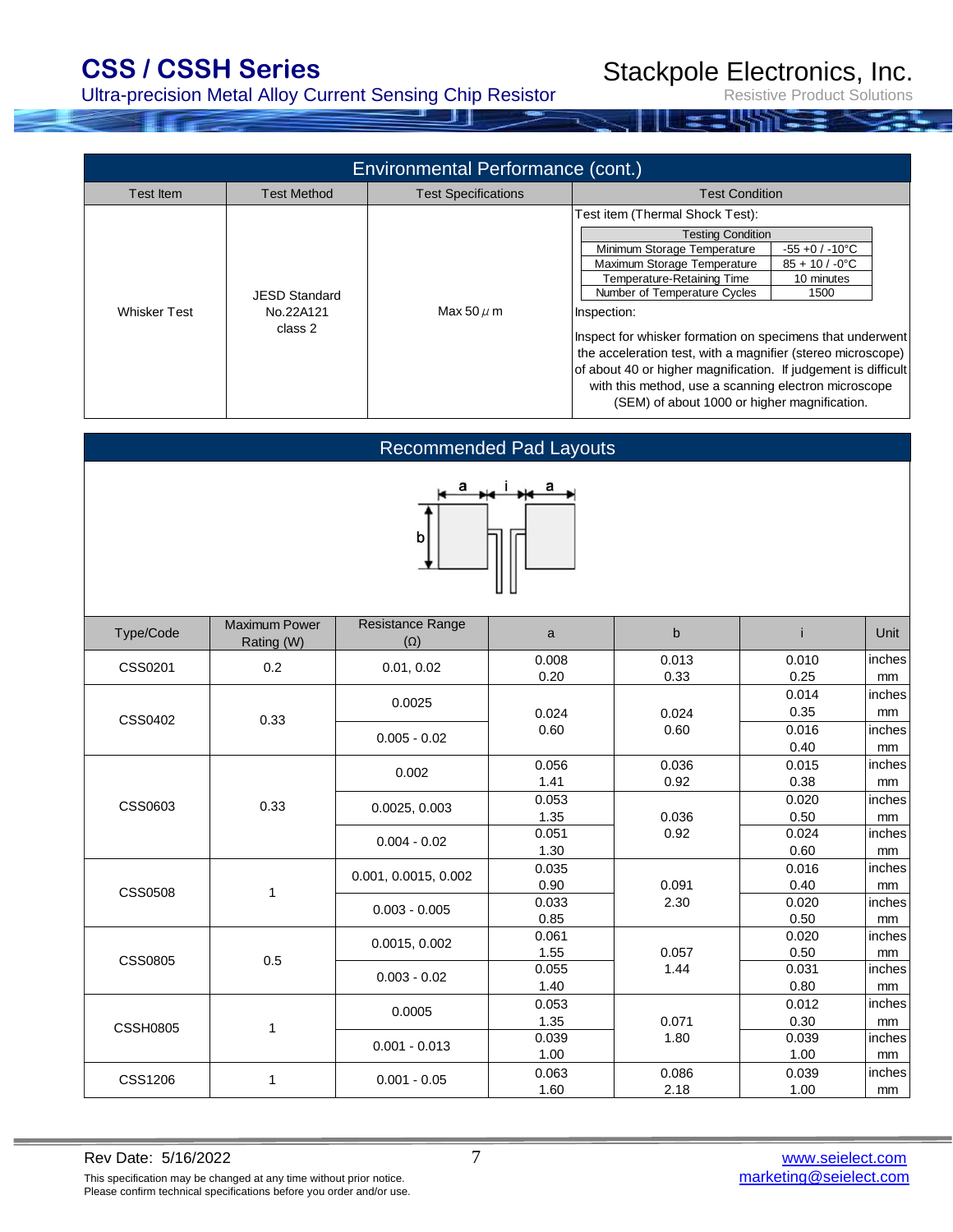Ultra-precision Metal Alloy Current Sensing Chip Resistor

Stackpole Electronics, Inc.

Resistive Product Solutions

|                 |                                    | Recommended Pad Layouts (cont.) |                   |                |               |                         |              |
|-----------------|------------------------------------|---------------------------------|-------------------|----------------|---------------|-------------------------|--------------|
| Type/Code       | <b>Maximum Power</b><br>Rating (W) | Resistance Range<br>$(\Omega)$  | a                 | $\mathbf b$    | j.            | <b>Unit</b>             |              |
| CSS2010         | 1                                  | $0.001 - 0.003$                 | 0.114<br>2.89     | 0.115          | 0.048<br>1.22 | inches<br>mm            |              |
|                 |                                    | $0.0031 - 0.1$                  | 0.090<br>2.29     | 2.92           | 0.095<br>2.41 | inches<br>mm            |              |
| CSS2512         | $\overline{2}$                     | $0.0005 - 0.004$                | 0.120<br>3.05     |                | 0.050<br>1.27 | inches<br>mm            |              |
|                 |                                    | $0.0041 - 0.075$                | 0.083<br>2.11     |                | 0.125<br>3.18 | inches<br>mm            |              |
|                 |                                    | $0.0003 - 0.0005$               | 0.120<br>3.05     |                | 0.050<br>1.27 | inches<br>mm            |              |
| <b>CSSH2512</b> | 3                                  |                                 | $0.0006 - 0.0029$ | 0.086<br>2.19  | 0.145<br>3.68 | 0.118<br>3.00           | inches<br>mm |
|                 |                                    |                                 | $0.003 - 0.004$   | 0.110<br>2.79  |               | 0.071<br>1.80           | inches<br>mm |
|                 |                                    |                                 | $0.0041 - 0.01$   | 0.086<br>2.19  |               | 0.118<br>3.00           | inches<br>mm |
|                 |                                    | $0.0101 - 0.08$                 | 0.083<br>2.11     |                | 0.125<br>3.18 | inches<br>mm            |              |
| <b>CSS2725</b>  | $\overline{4}$                     | $0.0002 - 0.003$                | 0.125<br>3.18     | 0.270<br>6.86  | 0.052<br>1.32 | inches<br>mm            |              |
| <b>CSS2728</b>  | 3                                  | $0.004 - 0.1$                   | 0.108<br>2.75     | 0.308          | 0.138<br>3.51 | inches<br>mm            |              |
| <b>CSSH2728</b> | 4                                  | $0.004 - 0.1$                   | 0.108<br>2.75     | 7.82           | 0.138<br>3.51 | inches<br>mm            |              |
|                 |                                    | $0.0005 - 0.005$                | 0.228<br>5.80     | 0.344          | 0.138<br>3.51 | inches<br>mm            |              |
| <b>CSS4527</b>  | 5                                  | $0.0051 - 0.12$                 | 0.163<br>4.15     | 8.74           | 0.268<br>6.81 | inches<br><sub>mm</sub> |              |
| <b>CSSH3637</b> | $\overline{7}$                     | 0.0003                          | 0.152<br>3.85     | 0.413<br>10.50 | 0.114<br>2.90 | inches<br>mm            |              |

#### Recommended Solder Profiles

This information is intended as a reference for solder profiles for Stackpole resistive components. These profiles should be compatible with most soldering processes. These are only recommendations. Actual numbers will depend on board density, geometry, packages used, etc., especially those cells labeled with "\*".

#### 100% Matte Tin / RoHS Compliant Terminations

Soldering iron recommended temperatures: 330°C to 350°C with minimum duration. Maximum number of reflow cycles: 3.

| <b>Wave Soldering</b> |                 |                 |                 |  |  |  |  |  |  |  |
|-----------------------|-----------------|-----------------|-----------------|--|--|--|--|--|--|--|
| <b>Description</b>    | <b>Maximum</b>  | Recommended     | <b>Minimum</b>  |  |  |  |  |  |  |  |
| <b>Preheat Time</b>   | 80 seconds      | 70 seconds      | 60 seconds      |  |  |  |  |  |  |  |
| Temperature Diff.     | $140^{\circ}$ C | $120^{\circ}$ C | $100^{\circ}$ C |  |  |  |  |  |  |  |
| Solder Temp.          | $260^{\circ}$ C | $250^{\circ}$ C | $240^{\circ}$ C |  |  |  |  |  |  |  |
| Dwell Time at Max.    | 10 seconds      | 5 seconds       |                 |  |  |  |  |  |  |  |
| Ramp DN (°C/sec)      | N/A             | N/A             | N/A             |  |  |  |  |  |  |  |

Temperature Diff. = Defference between final preheat stage and soldering stage.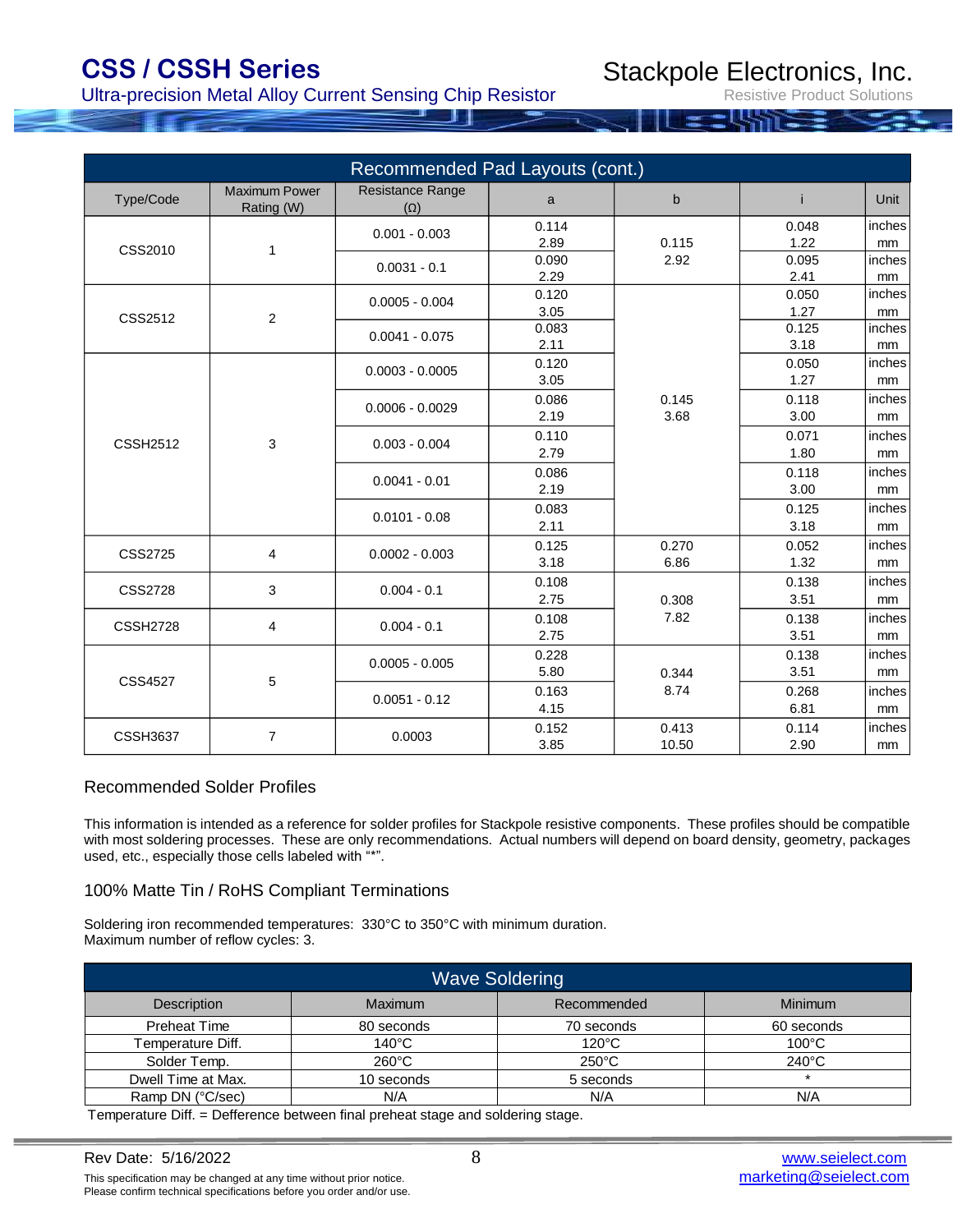Ultra-precision Metal Alloy Current Sensing Chip Resistor

Stackpole Electronics, Inc.

| <b>Convection IR Reflow</b>  |                 |                   |            |  |  |  |  |  |  |  |  |
|------------------------------|-----------------|-------------------|------------|--|--|--|--|--|--|--|--|
| Description                  | Maximum         | Recommended       | Minimum    |  |  |  |  |  |  |  |  |
| Ramp Up (°C/sec)             | 3°C/sec         | $2^{\circ}$ C/sec |            |  |  |  |  |  |  |  |  |
| Dwell Time $> 217^{\circ}$ C | 150 seconds     | 90 seconds        | 60 seconds |  |  |  |  |  |  |  |  |
| Solder Temp.                 | $260^{\circ}$ C | $245^{\circ}$ C   |            |  |  |  |  |  |  |  |  |
| Dwell Time at Max.           | 30 seconds      | 15 seconds        | 10 seconds |  |  |  |  |  |  |  |  |
| Ramp DN (°C/sec)             | 6°C/sec         | 3°C/sec           |            |  |  |  |  |  |  |  |  |

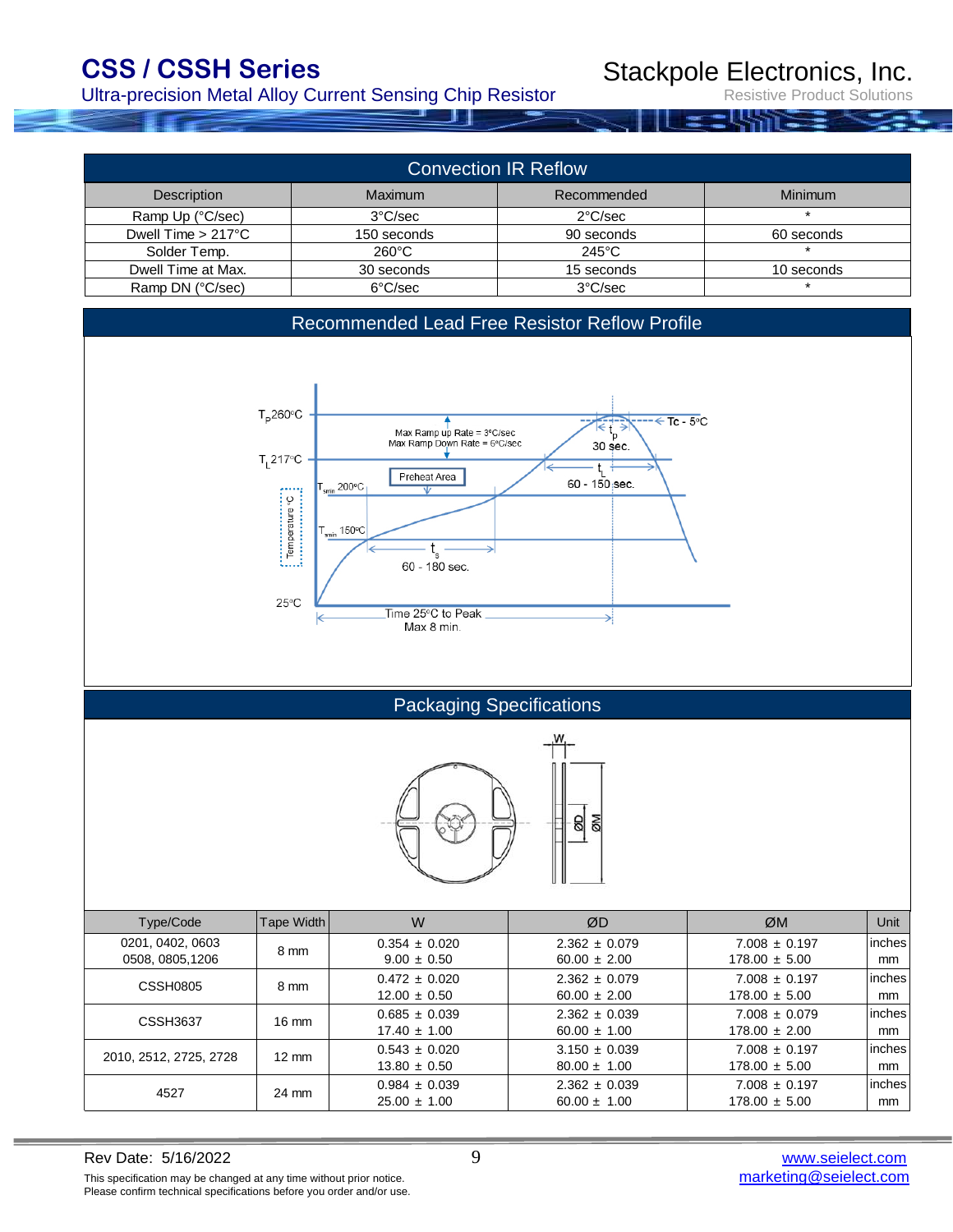Ultra-precision Metal Alloy Current Sensing Chip Resistor

Stackpole Electronics, Inc.

|                 |                                      |                                      | Plastic Tape Specifications (0201 - 0805)             |                                                      |                                      |              |
|-----------------|--------------------------------------|--------------------------------------|-------------------------------------------------------|------------------------------------------------------|--------------------------------------|--------------|
|                 | ВŤ                                   | -⊕-<br>øD-                           | P<br>$\neg \oplus \neg$<br>$\oplus$<br>$\overline{G}$ | ${\sf W}$<br>$F_{\underline{E}}$<br>$\Box \Box^\top$ |                                      |              |
| Type/Code       | ${\sf W}$                            | $\mathsf P$                          | $\mathsf E$                                           | $\mathsf F$                                          | ØD                                   | Unit         |
| CSS0201         |                                      | $0.079 \pm 0.004$                    |                                                       |                                                      |                                      | inches<br>mm |
| CSS0402         |                                      | $2.00 \pm 0.10$                      |                                                       |                                                      |                                      | inches       |
|                 | $0.315 \pm 0.012$                    |                                      | $0.069 \pm 0.004$                                     | $0.138 \pm 0.004$                                    | $0.059 + 0.004 / -0$                 | mm<br>inches |
| CSS0603         | $8.00 \pm 0.30$                      |                                      | $1.75 \pm 0.10$                                       | $3.50 \pm 0.10$                                      | $1.50 + 0.1 / -0$                    | mm           |
| <b>CSS0508</b>  |                                      | $0.157 \pm 0.004$<br>$4.00 \pm 0.10$ |                                                       |                                                      |                                      | inches<br>mm |
| <b>CSS0805</b>  |                                      |                                      |                                                       |                                                      |                                      | inches       |
|                 |                                      |                                      |                                                       |                                                      |                                      | mm<br>inches |
| <b>CSSH0805</b> |                                      |                                      |                                                       |                                                      |                                      | mm           |
| Type/Code       | ${\mathsf G}$                        | $\mathsf H$                          | $\mathsf{A}$                                          | $\, {\bf B}$                                         | $\top$                               | Unit         |
| CSS0201         |                                      |                                      | $0.016 \pm 0.008$<br>$0.40 \pm 0.20$                  | $0.028 \pm 0.008$<br>$0.70 \pm 0.20$                 | $0.018 \pm 0.002$<br>$0.45 \pm 0.05$ | inches<br>mm |
| CSS0402         |                                      |                                      | $0.026 \pm 0.008$                                     | $0.043 \pm 0.008$                                    | $0.017 \pm 0.002$                    | inches       |
|                 |                                      |                                      | $0.65 \pm 0.20$                                       | $1.10 \pm 0.20$                                      | $0.42 \pm 0.05$                      | mm           |
| CSS0603         | $0.157 \pm 0.004$<br>$4.00 \pm 0.10$ | $0.079 \pm 0.004$<br>$2.00 \pm 0.10$ | $0.039 \pm 0.008$<br>$0.98 \pm 0.20$                  | $0.073 \pm 0.008$<br>$1.85 \pm 0.20$                 | $0.024 \pm 0.004$<br>$0.60 \pm 0.10$ | inches<br>mm |
| <b>CSS0508</b>  |                                      |                                      |                                                       |                                                      | $0.028 \pm 0.008$                    | inches       |
| <b>CSS0805</b>  |                                      |                                      | $0.061 \pm 0.008$<br>$1.55 \pm 0.20$                  | $0.091 \pm 0.008$<br>$2.30 \pm 0.20$                 | $0.70 \pm 0.20$<br>$0.030 \pm 0.008$ | mm<br>inches |
|                 |                                      |                                      |                                                       |                                                      | $0.75 \pm 0.20$                      | mm           |
| <b>CSSH0805</b> |                                      |                                      | $0.067 \pm 0.004$<br>$1.70 \pm 0.10$                  | $0.096 \pm 0.004$<br>$2.45 \pm 0.10$                 | $0.035 \pm 0.008$<br>$0.90 \pm 0.20$ | inches<br>mm |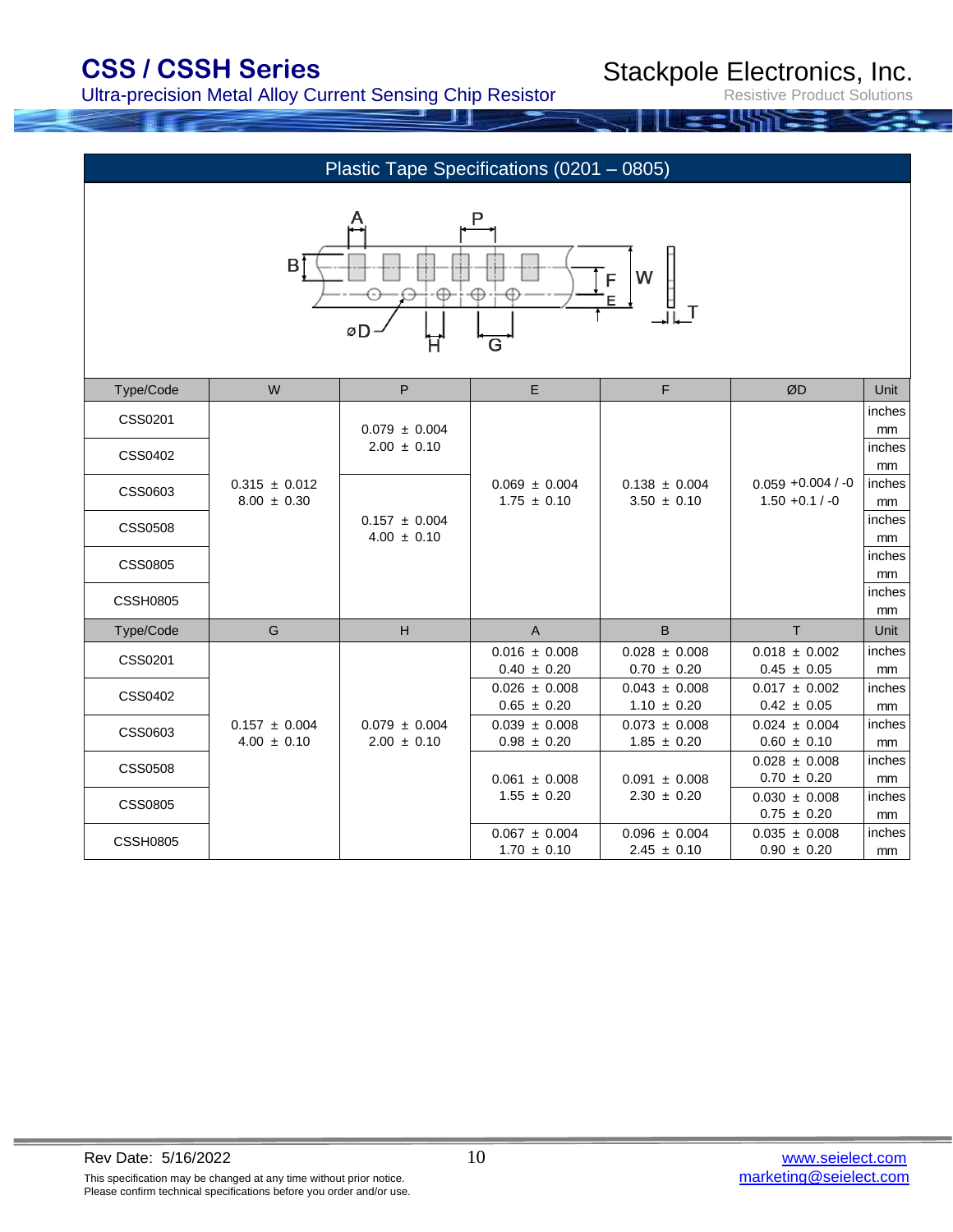Ultra-precision Metal Alloy Current Sensing Chip Resistor

Stackpole Electronics, Inc.

Resistive Product Solutions

|                                                                                                                 | Plastic Tape Specifications (1206 - 4227) |                                                 |                                               |                                      |                                               |                                      |              |  |  |  |  |
|-----------------------------------------------------------------------------------------------------------------|-------------------------------------------|-------------------------------------------------|-----------------------------------------------|--------------------------------------|-----------------------------------------------|--------------------------------------|--------------|--|--|--|--|
| T <sub>2</sub><br>P0<br>ØD<br>Ε<br>w<br>T1 I<br>P <sub>1</sub><br>P<br>Direction of Feed<br>Embossed<br>Carrier |                                           |                                                 |                                               |                                      |                                               |                                      |              |  |  |  |  |
| Type/Code                                                                                                       | $\mathsf{A}$                              | B                                               | W                                             | E                                    | F                                             | T <sub>1</sub>                       | Unit         |  |  |  |  |
| <b>CSS1206</b>                                                                                                  | $0.137 \pm 0.004$<br>$3.48 \pm 0.10$      | $\overline{0.072} \pm 0.004$<br>$1.83 \pm 0.10$ | $\overline{0.315}$ ± 0.006<br>$8.00 \pm 0.15$ |                                      | $\overline{0.138}$ ± 0.004<br>$3.50 \pm 0.10$ | $0.043 \pm 0.004$<br>$1.10 \pm 0.10$ | inches<br>mm |  |  |  |  |
| CSS2010                                                                                                         | $0.215 \pm 0.004$<br>$5.45 \pm 0.10$      | $0.114 \pm 0.004$<br>$2.90 \pm 0.10$            |                                               |                                      |                                               | $0.052 \pm 0.004$<br>$1.33 \pm 0.10$ | inches<br>mm |  |  |  |  |
| CSS2512                                                                                                         | $0.266 \pm 0.004$<br>$6.75 \pm 0.10$      | $0.138 \pm 0.004$<br>$3.50 \pm 0.10$            | $0.472 \pm 0.006$<br>$12.00 \pm 0.15$         | $0.069 \pm 0.004$<br>$1.75 \pm 0.10$ | $0.217 \pm 0.004$<br>$5.50 \pm 0.10$          | $0.051 \pm 0.004$<br>$1.30 \pm 0.10$ | inches<br>mm |  |  |  |  |
| <b>CSS2725</b>                                                                                                  | $0.281 \pm 0.004$                         | $0.266 \pm 0.004$<br>$6.75 \pm 0.10$            |                                               |                                      |                                               | $0.077 \pm 0.004$<br>$1.95 \pm 0.10$ | inches<br>mm |  |  |  |  |
| <b>CSS2728</b>                                                                                                  | $7.15 \pm 0.10$                           | $0.303 \pm 0.004$<br>$7.70 \pm 0.10$            |                                               |                                      |                                               | $0.057 \pm 0.004$<br>$1.45 \pm 0.10$ | inches<br>mm |  |  |  |  |
| <b>CSS4527</b>                                                                                                  | $0.465 \pm 0.004$<br>$11.80 \pm 0.10$     | $0.283 \pm 0.004$<br>$7.20 \pm 0.10$            | $0.945 \pm 0.006$<br>$24.00 \pm 0.15$         |                                      | $0.453 \pm 0.004$<br>$11.50 \pm 0.10$         | $0.079 \pm 0.004$<br>$2.00 \pm 0.10$ | inches<br>mm |  |  |  |  |
| Type/Code                                                                                                       | T <sub>2</sub>                            | P                                               | P <sub>0</sub>                                | P <sub>1</sub>                       | ΦD                                            | Unit                                 |              |  |  |  |  |
| <b>CSS1206</b>                                                                                                  | $0.008 \pm 0.002$<br>$0.20 \pm 0.05$      |                                                 |                                               |                                      |                                               | inches<br>mm                         |              |  |  |  |  |
| CSS2010                                                                                                         | $0.009 \pm 0.002$<br>$0.23 \pm 0.05$      | $0.157 \pm 0.004$<br>$4.00 \pm 0.10$            |                                               |                                      |                                               | inches<br>mm                         |              |  |  |  |  |
| CSS2512                                                                                                         | $0.008 \pm 0.002$<br>$0.20 \pm 0.05$      |                                                 | $0.157 \pm 0.004$<br>$4.00 \pm 0.10$          | $0.079 \pm 0.004$<br>$2.00 \pm 0.10$ | $0.059 + 0.004 / -0$<br>$1.50 + 0.10 / -0$    | inches<br>mm                         |              |  |  |  |  |
| <b>CSS2725</b>                                                                                                  | $0.010 \pm 0.002$                         | $0.315 \pm 0.004$<br>$8.00 \pm 0.10$            |                                               |                                      |                                               | inches<br>mm                         |              |  |  |  |  |
| <b>CSS2728</b>                                                                                                  | $0.25 \pm 0.05$                           | $0.472 \pm 0.004$                               |                                               |                                      |                                               | inches<br>mm                         |              |  |  |  |  |
| <b>CSS4527</b>                                                                                                  | $0.012 \pm 0.004$<br>$0.30 \pm 0.10$      | $12.00 \pm 0.10$                                |                                               |                                      |                                               | inches<br>mm                         |              |  |  |  |  |

### Plastic Tape Specifications (3637)



| Type/Code       | W                 |                   |                   |                   | ØD                 | ØD1               | Unit          |
|-----------------|-------------------|-------------------|-------------------|-------------------|--------------------|-------------------|---------------|
|                 | $0.630 \pm 0.008$ | $0.472 \pm 0.004$ | $0.069 \pm 0.004$ | $0.295 \pm 0.004$ | $0.059 + 0.004/-0$ | $0.059 \pm 0.004$ | <i>inches</i> |
|                 | $16.00 \pm 0.20$  | $12.00 \pm 0.10$  | $1.75 \pm 0.10$   | $7.50 \pm 0.10$   | $1.50 + 0.10/-0$   | $1.50 \pm 0.10$   | mm            |
| <b>CSSH3637</b> | G                 |                   |                   |                   |                    |                   |               |
|                 | $0.157 \pm 0.004$ | $0.079 \pm 0.004$ | $0.378 \pm 0.004$ | $0.394 \pm 0.004$ | $0.051 \pm 0.004$  | $0.010 \pm 0.002$ | <i>inches</i> |
|                 | $4.00 \pm 0.10$   | $2.00 \pm 0.10$   | $9.60 \pm 0.10$   | $10.00 \pm 0.10$  | $1.30 \pm 0.10$    | $0.25 \pm 0.05$   | mm            |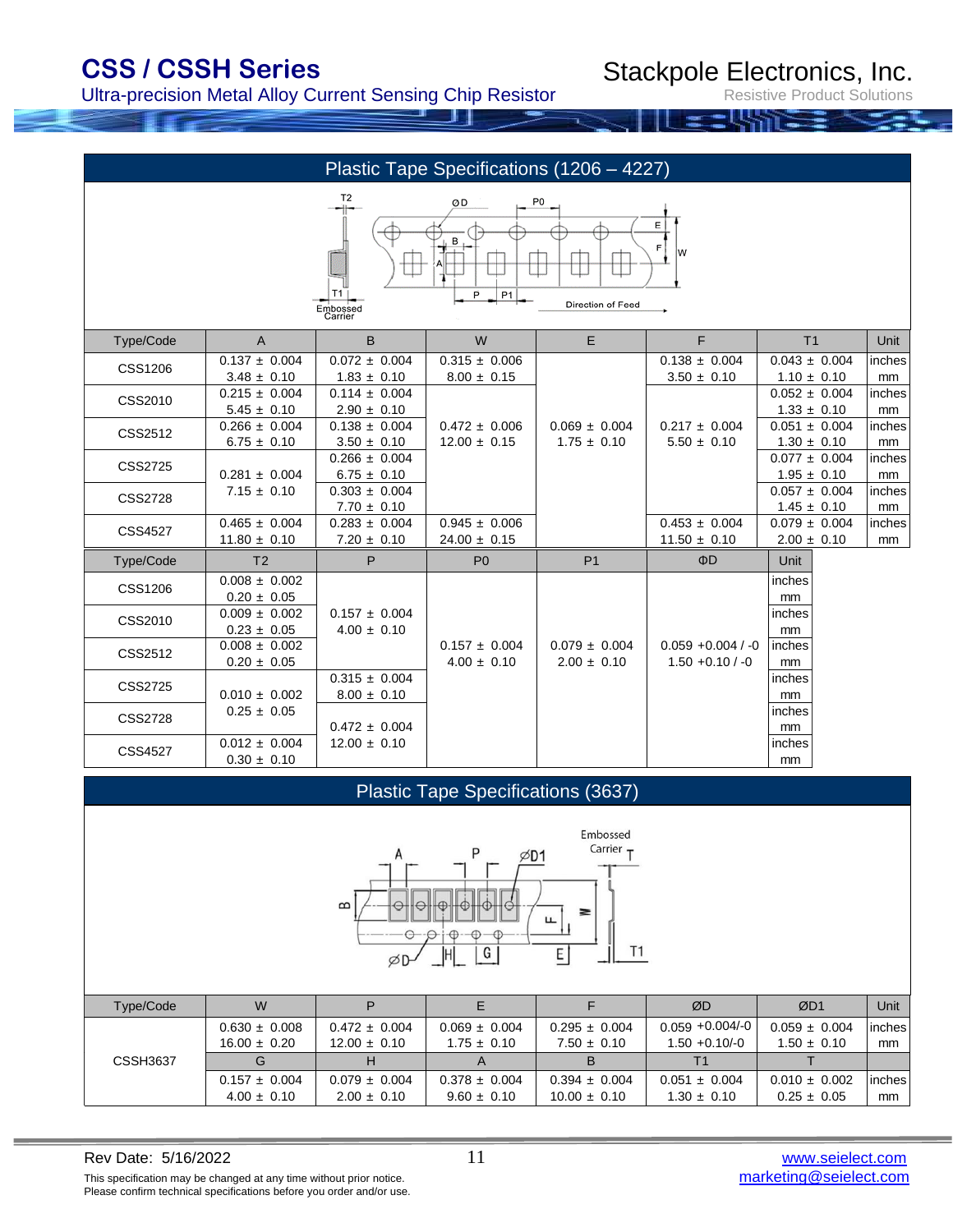Resistive Product Solutions

#### **High Power Chip Resistors and Thermal Management**

Stackpole has developed several surface mount resistor series in addition to our current sense resistors, which have had higher power ratings than standard resistor chips. This has caused some uncertainty and even confusion by users as to how to reliably use these resistors at the higher power ratings in their designs.

The data sheets for the RHC, RMCP, RNCP, CSR, CSRN, CSRF, CSS, and CSSH state that the rated power assumes an ambient temperature of no more than 100°C for the CSS / CSSH series and 70°C for all other high power resistor series. In addition, IPC and UL best practices dictate that the combined temperature on any resistor due to power dissipated and ambient air shall be no more than 105°C. At first glance this wouldn't seem too difficult, however the graph below shows typical heat rise for the CSR1206 100 milliohm at full rated power. The heat rise for the RMCP and RNCP would be similar. The RHC with its unique materials, design, and processes would have less heat rise and therefore would be easier to implement for any given customer.



CSR1206 100mΩ Surface Temperature Rise

The 102°C heat rise shown here would indicate there will be additional thermal reduction techniques needed to keep this part under 105°C total hot spot temperature if this part is to be used at 0.75 watts of power. However, this same part at the usual power rating for this size would have a heat rise of around 72°C. This additional heat rise may be dealt with using wider conductor traces, larger solder pads and land patterns under the solder mask, heavier copper in the conductors, via through PCB, air movement, and heat sinks, among many other techniques. Because of the variety of methods customers can use to lower the effective heat rise of the circuit, resistor manufacturers simply specify power ratings with the limitations on ambient air temperature and total hot spot temperatures and leave the details of how to best accomplish this to the design engineers. Design guidelines for products in various market segments can vary widely so it would be unnecessarily constraining for a resistor manufacturer to recommend the use of any of these methods over another.

Note: The final resistance value can be affected by the board layout and assembly process, especially the size of the mounting pads and the amount of solder used. This is especially notable for resistance values ≤ 50 mΩ. This should be taken into account when designing.

#### RoHS Compliance

Stackpole Electronics has joined the worldwide effort to reduce the amount of lead in electronic components and to meet the various regulatory requirements now prevalent, such as the European Union's directive regarding "Restrictions on Hazardous Substances" (RoHS 3). As part of this ongoing program, we periodically update this document with the status regarding the availability of our compliant components. All our standard part numbers are compliant to EU Directive 2011/65/EU of the European Parliament as amended by Directive (EU) 2015/863/EU as regards the list of restricted substances.